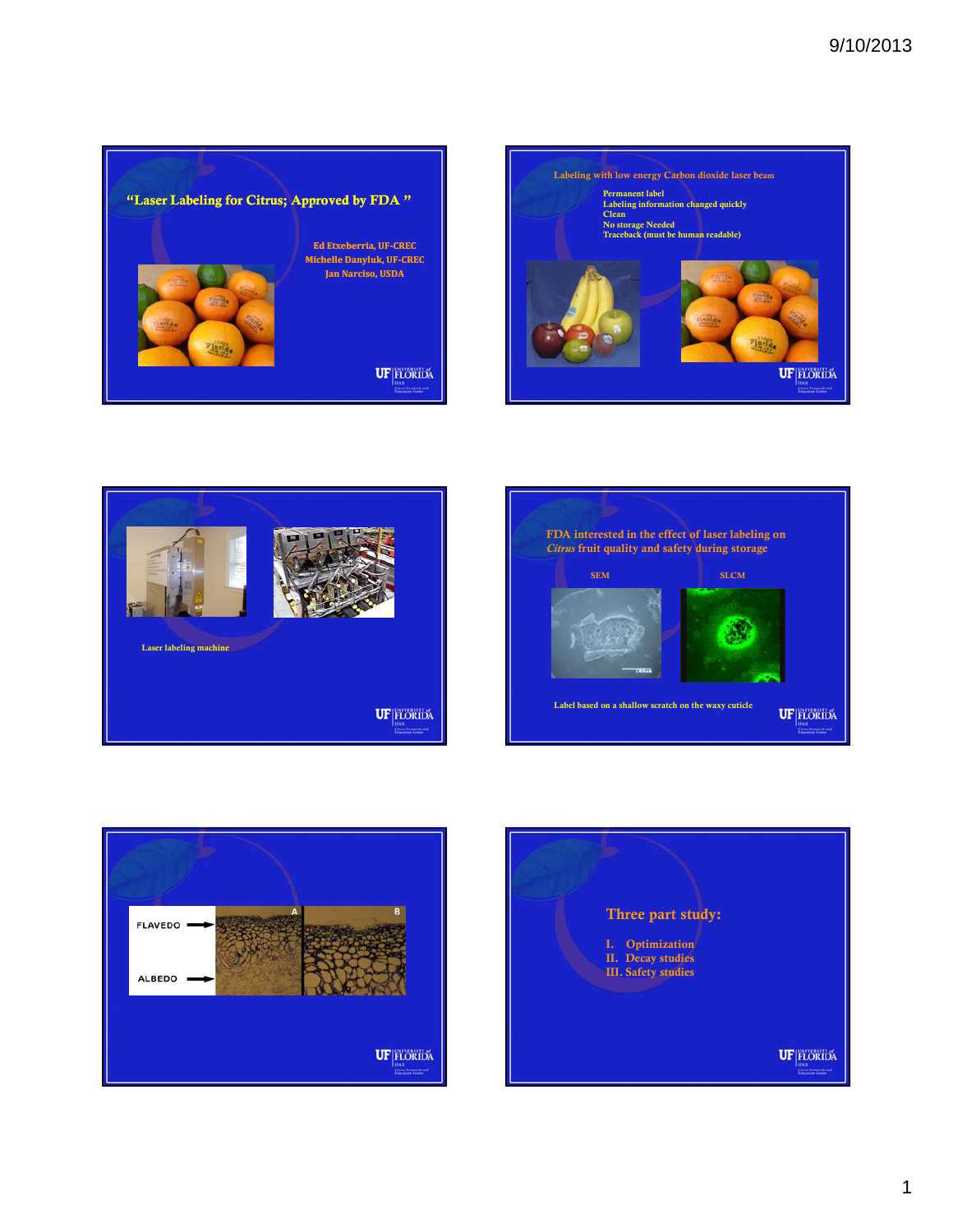

| 30 us | 33 jm   | $-1$<br><b>TELEVIS</b><br>. .<br>. .<br><br><b>THEFT</b><br><br><b>PE 45m FT</b> | <br>$-1$<br><b>TEXT</b><br><b>The Contract</b><br>. .<br><br><br><b>MENTINE</b> |  |
|-------|---------|----------------------------------------------------------------------------------|---------------------------------------------------------------------------------|--|
| w     | .<br>TT | œ<br>--                                                                          |                                                                                 |  |
| 55 pm | 70 m    | \$5 un                                                                           |                                                                                 |  |







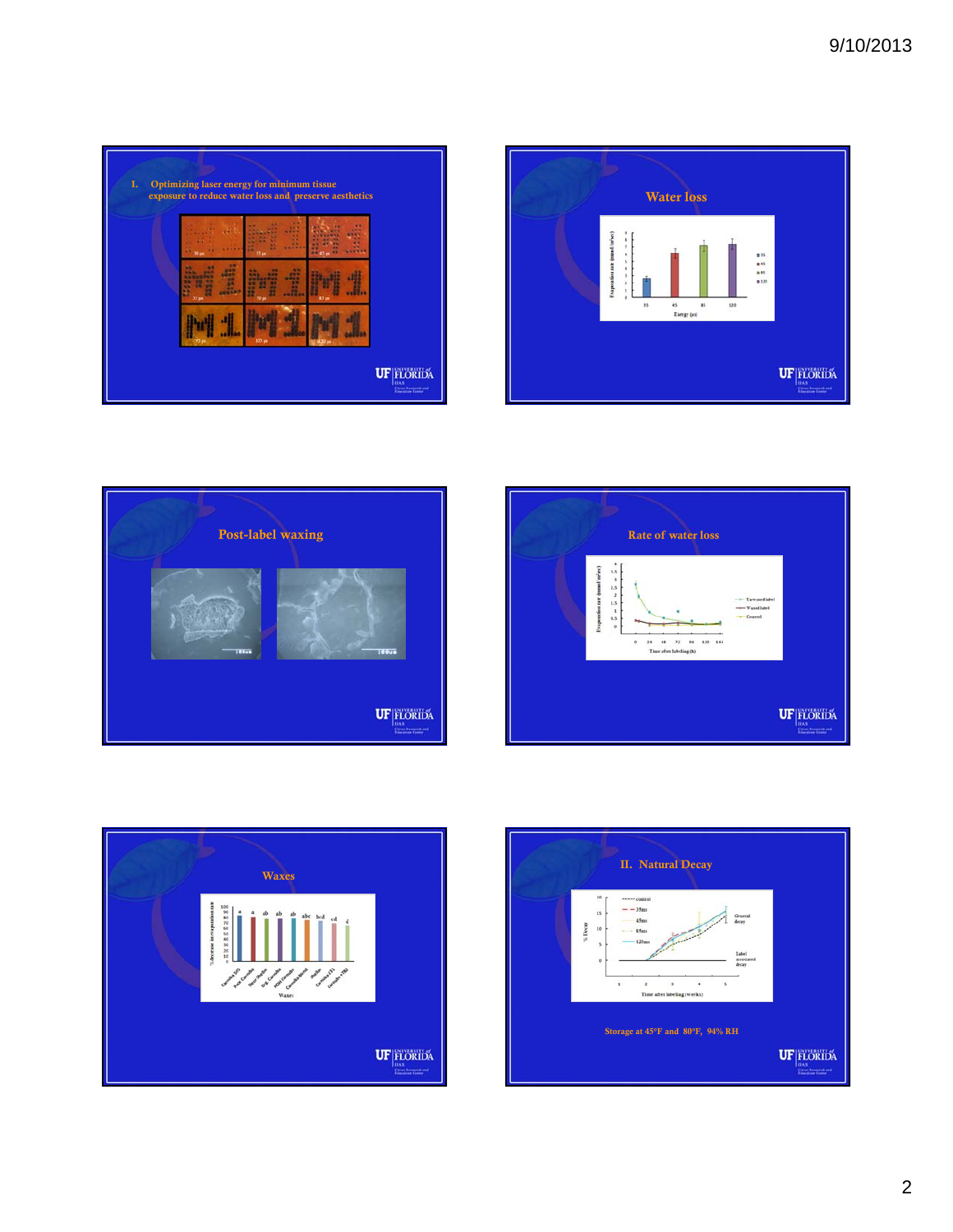